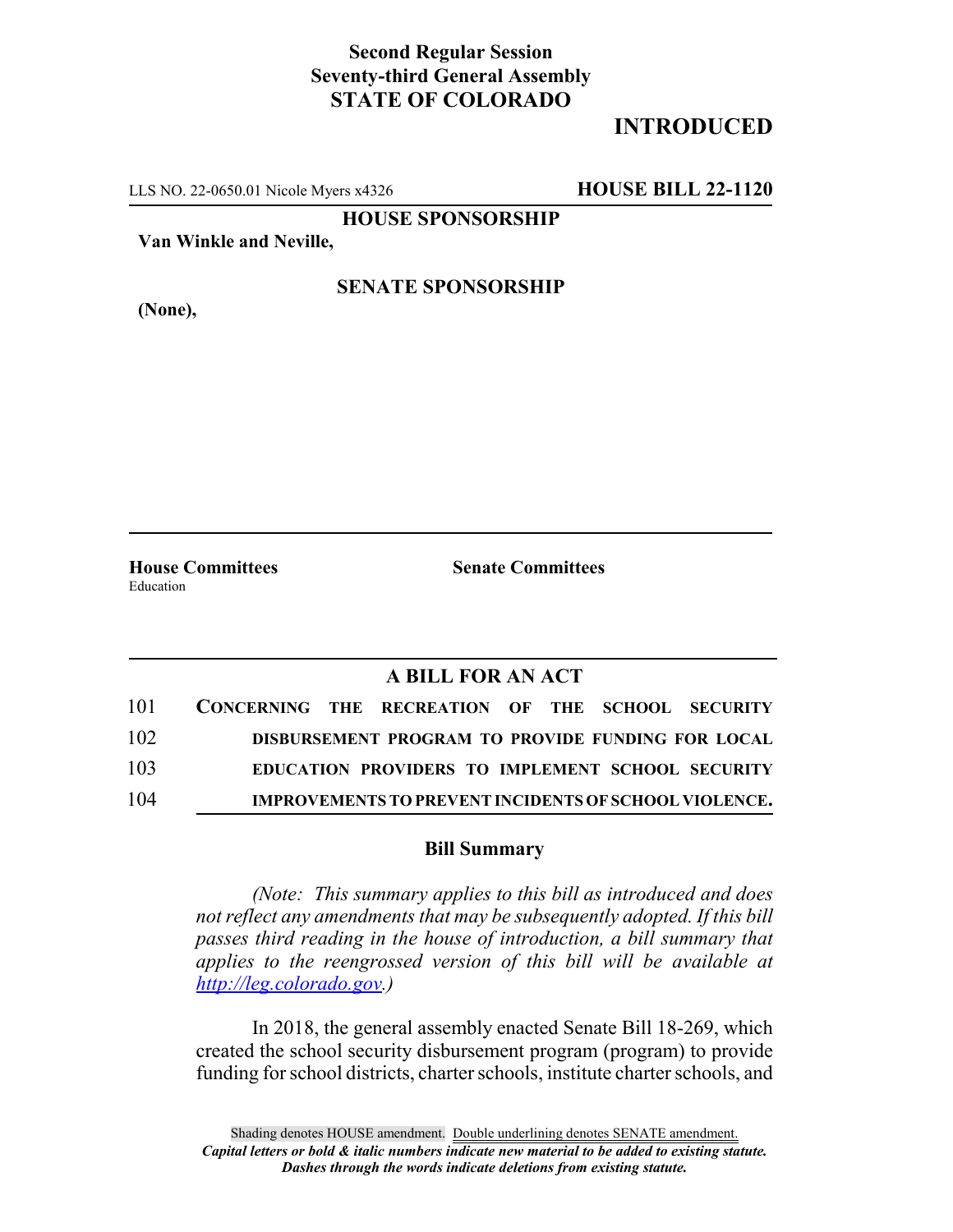boards of cooperative services (local education providers) to implement school security improvements to prevent incidents of school violence. Pursuant to the provisions of Senate Bill 18-269, the program was repealed on July 1, 2021. The bill recreates and reenacts the program in the department of public safety (department).

The bill allows a local education provider to apply for a disbursement by submitting an application to the department. A local education provider that receives a disbursement may use the money for one or more of the following purposes:

- Capital construction that improves the security of a public school facility or public school vehicle;
- Training in student threat assessment for school staff;
- Training for on-site school resource officers;
- School emergency response training for school staff; and
- ! Programs to help students become more resilient in meeting the daily challenges they face without resorting to violence.

The department is required to review the applications received from local education providers and to disburse money to applicants that satisfy the application requirements. The department is required to give priority to applicants that commit to providing matching funds for the amount of the disbursement received.

The bill recreates and reenacts the school security disbursement program account within the school safety resource center cash fund and directs the transfer of money to the account to pay the disbursements. Each disbursement recipient is required to report to the department concerning its use of the money, and the department is required to annually provide a summary of the reports to specified committees of the general assembly. The disbursement program is repealed, effective July 1, 2032.

| $\mathbf{1}$   | Be it enacted by the General Assembly of the State of Colorado:         |  |  |  |  |  |  |
|----------------|-------------------------------------------------------------------------|--|--|--|--|--|--|
| 2              | <b>SECTION 1.</b> In Colorado Revised Statutes, recreate and            |  |  |  |  |  |  |
| 3              | reenact, with amendments, 24-33.5-1810 as follows:                      |  |  |  |  |  |  |
| $\overline{4}$ | 24-33.5-1810. School security disbursement program - created            |  |  |  |  |  |  |
| 5              | - rules - definitions - repeal. (1) As USED IN THIS SECTION, UNLESS THE |  |  |  |  |  |  |
| 6              | <b>CONTEXT OTHERWISE REQUIRES:</b>                                      |  |  |  |  |  |  |
| $\overline{7}$ | (a) "DISBURSEMENT PROGRAM" MEANS THE SCHOOL SECURITY                    |  |  |  |  |  |  |
| 8              | DISBURSEMENT PROGRAM CREATED IN SUBSECTION (2) OF THIS SECTION.         |  |  |  |  |  |  |
|                |                                                                         |  |  |  |  |  |  |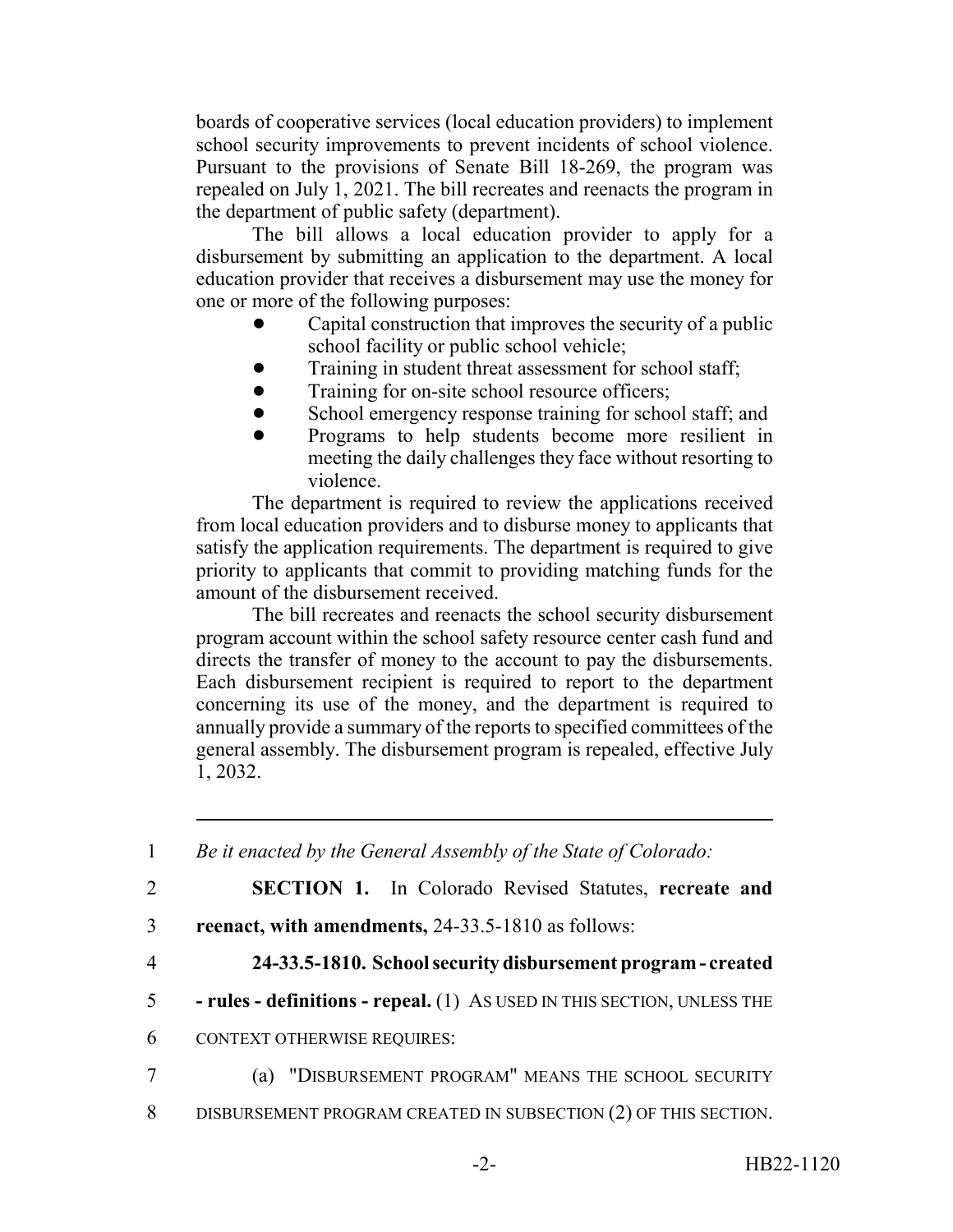(b) "LOCAL EDUCATION PROVIDER" MEANS A SCHOOL DISTRICT, A CHARTER SCHOOL THAT IS AUTHORIZED PURSUANT TO PART 1 OF ARTICLE 30.5 OF TITLE 22, AN INSTITUTE CHARTER SCHOOL THAT IS AUTHORIZED PURSUANT TO PART 5 OF ARTICLE 30.5 OF TITLE 22, OR A BOARD OF COOPERATIVE SERVICES AS DEFINED IN SECTION 22-5-103.

 (2) THERE IS CREATED IN THE DEPARTMENT THE SCHOOL SECURITY DISBURSEMENT PROGRAM TO PROVIDE DISBURSEMENTS TO LOCAL EDUCATION PROVIDERS TO USE FOR THE PURPOSES DESCRIBED IN 9 SUBSECTION (3) OF THIS SECTION TO IMPROVE SECURITY WITHIN PUBLIC SCHOOLS. SUBJECT TO AVAILABLE APPROPRIATIONS, THE DEPARTMENT 11 SHALL DISBURSE MONEY TO APPLICANTS AS PROVIDED IN SUBSECTION (5) OF THIS SECTION FROM MONEY CREDITED TO THE SCHOOL SECURITY DISBURSEMENT PROGRAM ACCOUNT WITHIN THE SCHOOL SAFETY RESOURCE CENTER CASH FUND CREATED IN SECTION 24-33.5-1807. IT IS THE INTENT OF THE GENERAL ASSEMBLY THAT THE DEPARTMENT DISTRIBUTE THE MONEY CREDITED TO THE SCHOOL SECURITY DISBURSEMENT PROGRAM ACCOUNT FOR THE DISBURSEMENT PROGRAM AS QUICKLY AS PRACTICABLE BASED ON THE RECEIPT OF QUALIFYING APPLICATIONS.

 (3) A LOCAL EDUCATION PROVIDER THAT RECEIVES A DISBURSEMENT FROM THE DISBURSEMENT PROGRAM MAY USE THE 22 DISBURSED MONEY ONLY FOR THE FOLLOWING PURPOSES:

 (a) CAPITAL CONSTRUCTION THAT IMPROVES THE SECURITY OF A PUBLIC SCHOOL FACILITY OR PUBLIC SCHOOL VEHICLE, INCLUDING ANY STRUCTURE OR INSTALLED HARDWARE, DEVICE, OR EQUIPMENT THAT PROTECTS A PUBLIC SCHOOL FACILITY OR PUBLIC SCHOOL VEHICLE AND THE STUDENTS, EDUCATORS, AND OTHER INDIVIDUALS WHO ATTEND,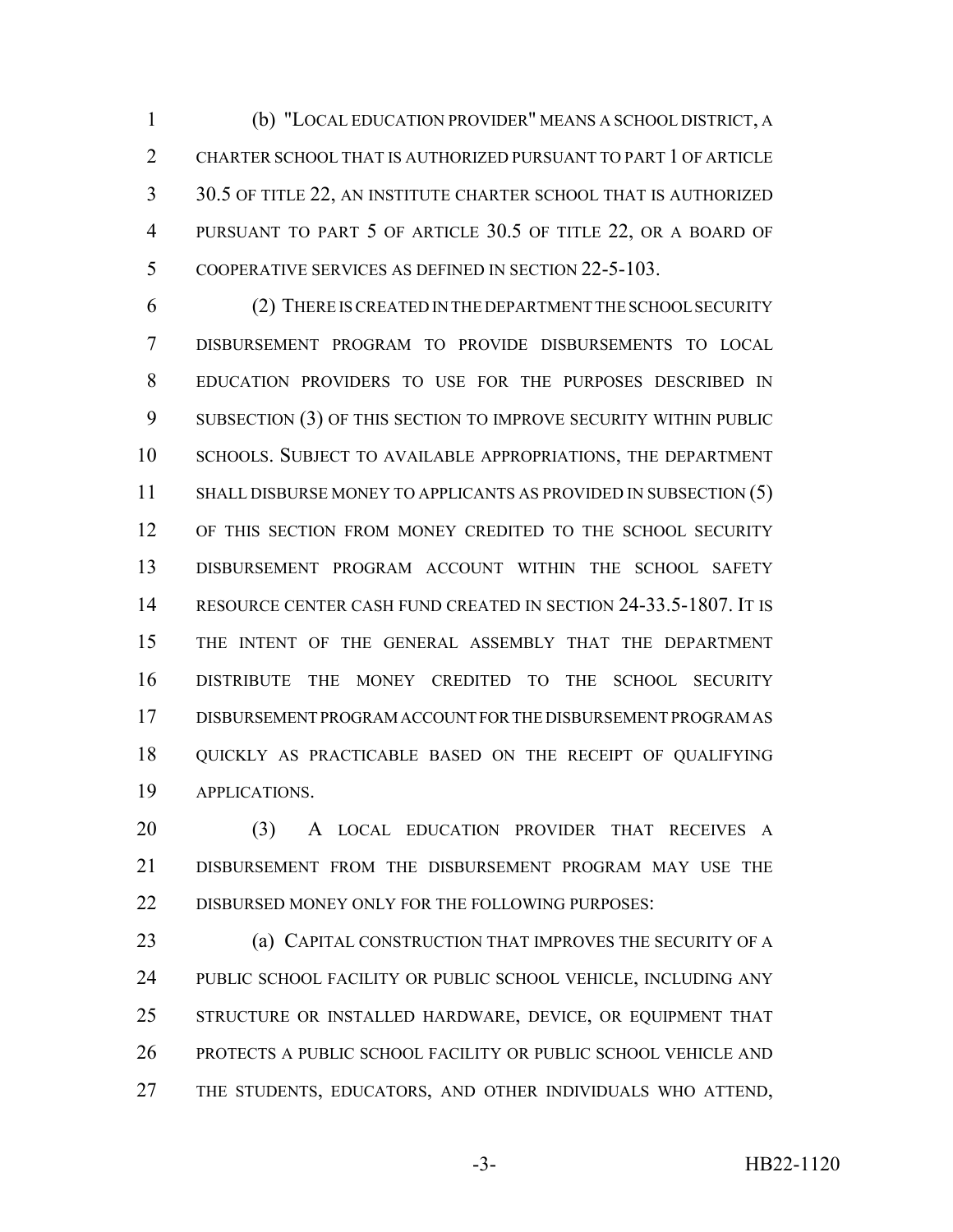PUBLIC SCHOOL VEHICLE FROM THREATS OF PHYSICAL HARM INCLUDING BUT NOT LIMITED TO ANY STRUCTURE OR INSTALLED HARDWARE, DEVICE, OR EQUIPMENT THAT: (I) PREVENTS THE ENTRY OF UNAUTHORIZED INDIVIDUALS INTO A PUBLIC SCHOOL FACILITY OR A PROTECTED SPACE WITHIN A PUBLIC SCHOOL FACILITY OR ONTO A PUBLIC SCHOOL VEHICLE; (II) PREVENTS UNDESIRED OBJECTS AND SUBSTANCES FROM ENTERING A PUBLIC SCHOOL FACILITY OR PUBLIC SCHOOL VEHICLE; 10 (III) SOUNDS WARNINGS WHEN A THREAT IS PRESENT; (IV) CAN BE USED TO EXPEDITE COMMUNICATION WHEN A THREAT IS PRESENT; OR (V) ENABLES AUTHORIZED INDIVIDUALS TO VISUALLY MONITOR THE PUBLIC SCHOOL FACILITY OR ITS GROUNDS OR THE PUBLIC SCHOOL VEHICLE; (b) TRAINING IN STUDENT THREAT ASSESSMENT, WHICH TRAINING IS PROVIDED TO ALL SCHOOL BUILDING STAFF WHO HAVE CONTACT WITH STUDENTS; (c) TRAINING FOR ON-SITE SCHOOL RESOURCE OFFICERS EMPLOYED 20 BY THE LOCAL EDUCATION PROVIDER; 21 (d) SCHOOL EMERGENCY RESPONSE TRAINING FOR ALL SCHOOL 22 BUILDING STAFF; AND (e) PROGRAMS TO HELP STUDENTS BECOME MORE RESILIENT IN MEETING THE DAILY CHALLENGES THEY FACE WITHOUT RESORTING TO VIOLENCE, INCLUDING ADDRESSING THE FUNDAMENTAL CAUSES OF VIOLENCE AND AGGRESSION AND HELPING STUDENTS BECOME RESPONSIBLE MEMBERS OF THEIR SCHOOLS, NEIGHBORHOODS,

WORK IN, OR VISIT A PUBLIC SCHOOL FACILITY OR ARE TRANSPORTED IN A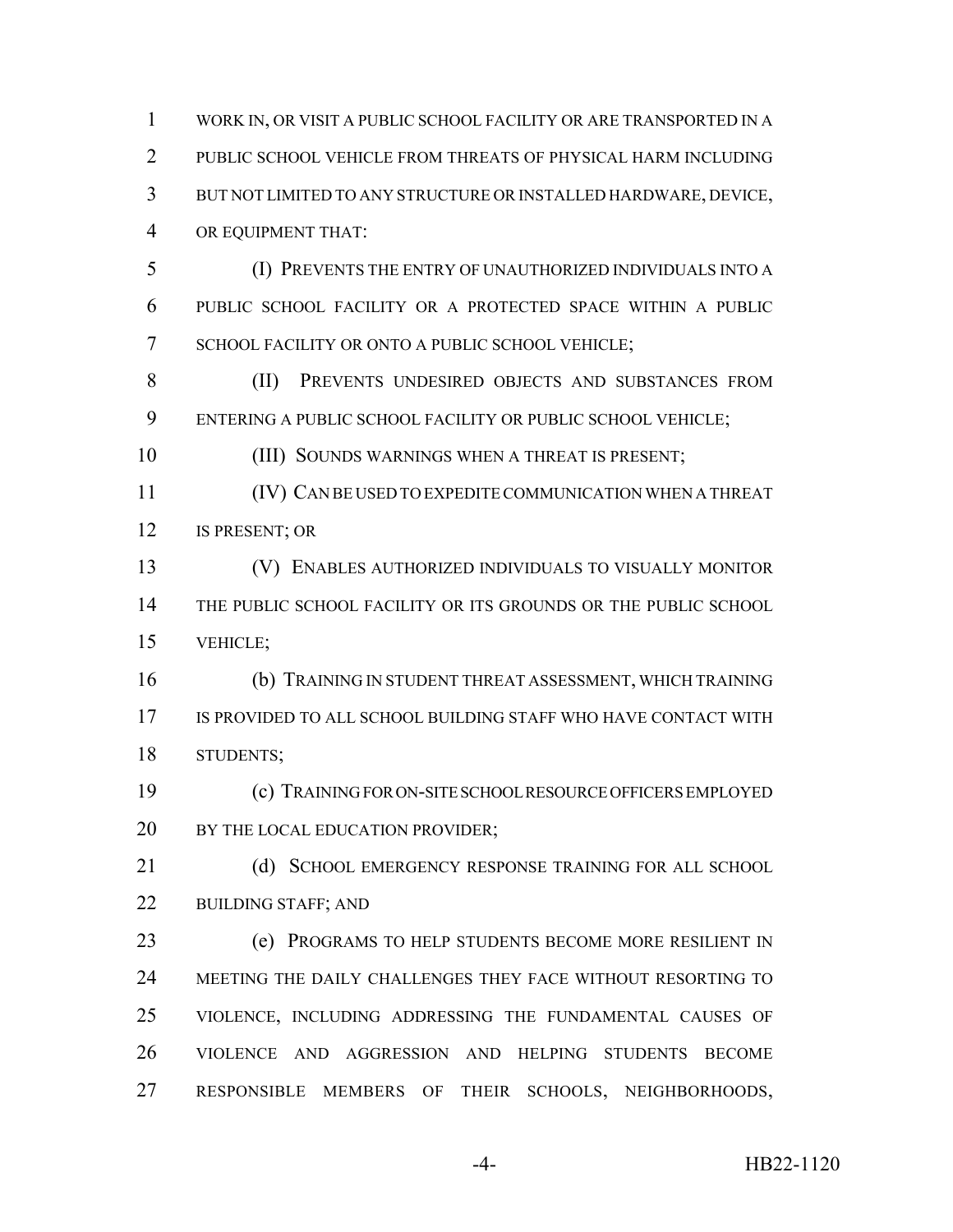COMMUNITIES, AND FAMILIES.

 (4) A LOCAL EDUCATION PROVIDER, INCLUDING ANY COMBINATION OF LOCAL EDUCATION PROVIDERS WHO WISH TO APPLY TOGETHER AS A SINGLE, REGIONAL APPLICANT, MAY APPLY FOR A DISBURSEMENT BY SUBMITTING AN APPLICATION TO THE DEPARTMENT THAT INCLUDES THE FOLLOWING INFORMATION:

 (a) THE PURPOSE OR PURPOSES DESCRIBED IN SUBSECTION (3) OF THIS SECTION FOR WHICH THE APPLICANT IS REQUESTING THE DISBURSEMENT;

 (b) THE AMOUNT OF DISBURSED MONEY REQUESTED BASED ON AN ITEMIZED ESTIMATE OF THE EXPECTED COST OF THE PURPOSE OR PURPOSES 12 FOR WHICH THE APPLICANT IS REQUESTING THE DISBURSEMENT AND TAKING INTO ACCOUNT THE REQUIREMENT OF MATCHING MONEY, IF 14 APPLICABLE, PURSUANT TO SUBSECTION (6) OF THIS SECTION;

 (c) EVIDENCE OF THE AVAILABILITY OF AND COMMITMENT OF THE APPLICANT TO USE FINANCIAL RESOURCES TO MATCH THE AMOUNT OF THE DISBURSEMENT;

18 (d) THE APPLICANT'S COMMITMENT TO PROVIDE INFORMATION TO THE DEPARTMENT AS REQUIRED FOR THE ANNUAL REPORT DESCRIBED IN 20 SUBSECTION (6) OF THIS SECTION;

 (e) IF THE LOCAL EDUCATION PROVIDER IS A CHARTER SCHOOL 22 THAT IS AUTHORIZED PURSUANT TO PART 1 OF ARTICLE 30.5 OF TITLE 22, LOCATED WITHIN A SCHOOL DISTRICT FACILITY, AND PARTICIPATING IN THE SCHOOL DISTRICT'S SAFETY AND SECURITY SERVICES, INFORMATION DEMONSTRATING THAT THE CHARTER SCHOOL HAS COLLABORATED WITH 26 THE SCHOOL DISTRICT IN PREPARING AND SUBMITTING THE APPLICATION; AND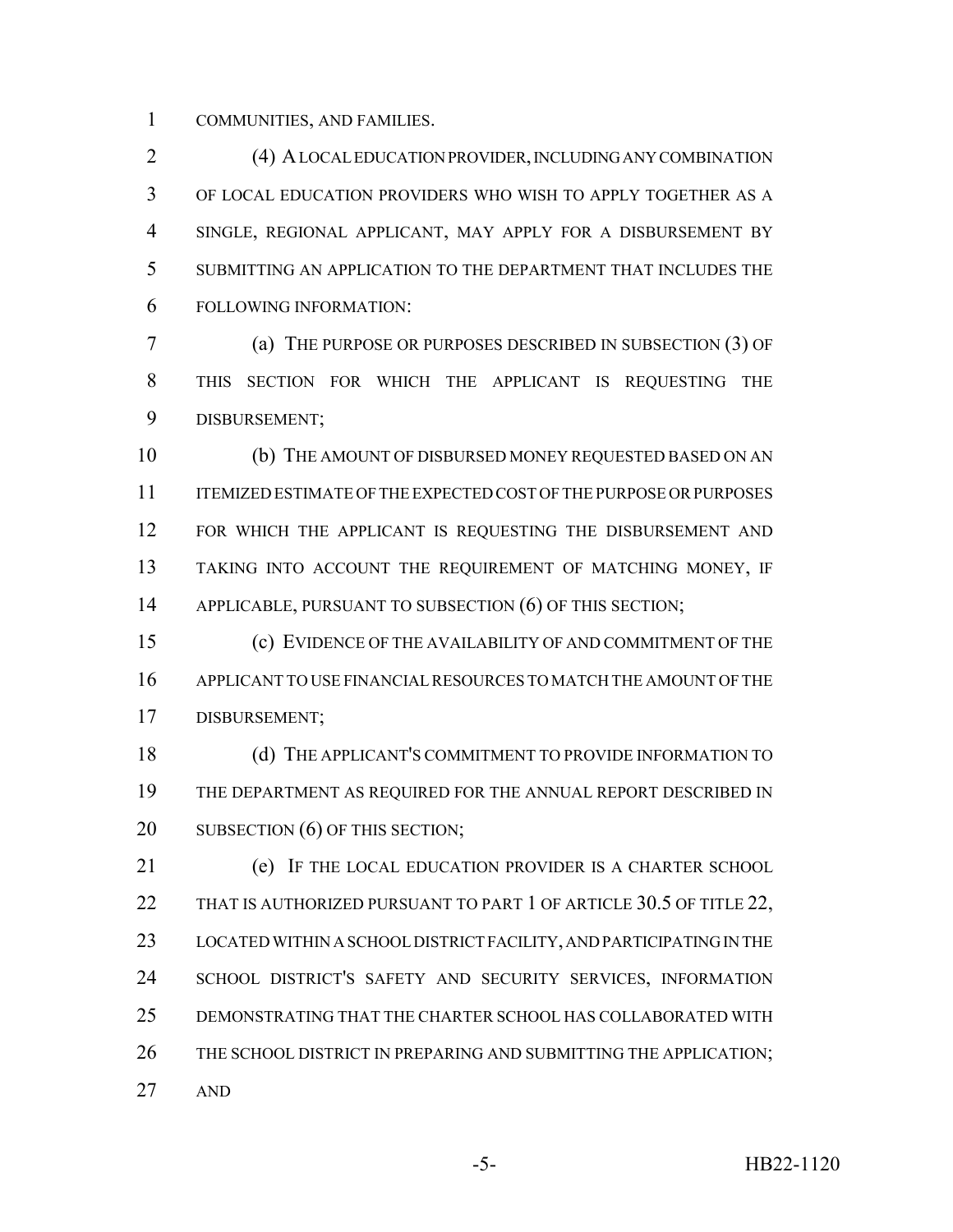(f) ANY ADDITIONAL INFORMATION, AS SPECIFIED BY RULE OF THE EXECUTIVE DIRECTOR, THAT IS NECESSARY FOR THE DEPARTMENT TO EVALUATE THE LIKELY EFFECTIVENESS OF THE APPLICANT'S USE OF THE DISBURSED MONEY IN IMPROVING SECURITY IN PUBLIC SCHOOL FACILITIES OR VEHICLES.

 (5) THE DEPARTMENT SHALL REVIEW EACH APPLICATION RECEIVED PURSUANT TO SUBSECTION (4) OF THIS SECTION AND, SUBJECT TO AVAILABLE APPROPRIATIONS, SHALL DISBURSE MONEY TO THE APPLICANT IF THE DEPARTMENT DETERMINES THAT THE APPLICATION MEETS THE REQUIREMENTS SPECIFIED IN SUBSECTION (4) OF THIS SECTION AND THE PURPOSE OR PURPOSES FOR WHICH THE APPLICANT INTENDS TO USE THE DISBURSED MONEY ARE LIKELY TO IMPROVE SECURITY IN PUBLIC SCHOOL FACILITIES OR VEHICLES. THE DEPARTMENT SHALL GIVE PRIORITY TO APPLICANTS THAT COMMIT TO PROVIDING FINANCIAL RESOURCES TO MATCH THE AMOUNT OF THE DISBURSEMENT. THE DEPARTMENT SHALL DETERMINE THE DISBURSEMENT AMOUNT TAKING INTO ACCOUNT THE AMOUNT IDENTIFIED IN THE APPLICATION.

 (6) (a) ON OR BEFORE AUGUST 1, 2023, AND ON OR BEFORE AUGUST 1 EACH YEAR THEREAFTER, EACH LOCAL EDUCATION PROVIDER THAT RECEIVED A DISBURSEMENT IN THE PRECEDING SCHOOL YEAR SHALL SUBMIT A REPORT TO THE DEPARTMENT SPECIFYING THE AMOUNT 22 RECEIVED; THE SOURCE AND AMOUNT OF MATCHING MONEY PROVIDED, IF APPLICABLE; AND THE PURPOSE OR PURPOSES FOR WHICH THE LOCAL 24 EDUCATION PROVIDER USED THE DISBURSED MONEY, INCLUDING AN ITEMIZED ACCOUNTING OF HOW THE MONEY WAS EXPENDED.

 (b) BEGINNING WITH THE ANNUAL PRESENTATION IN 2024 PROVIDED BY THE DEPARTMENT TO THE COMMITTEES OF REFERENCE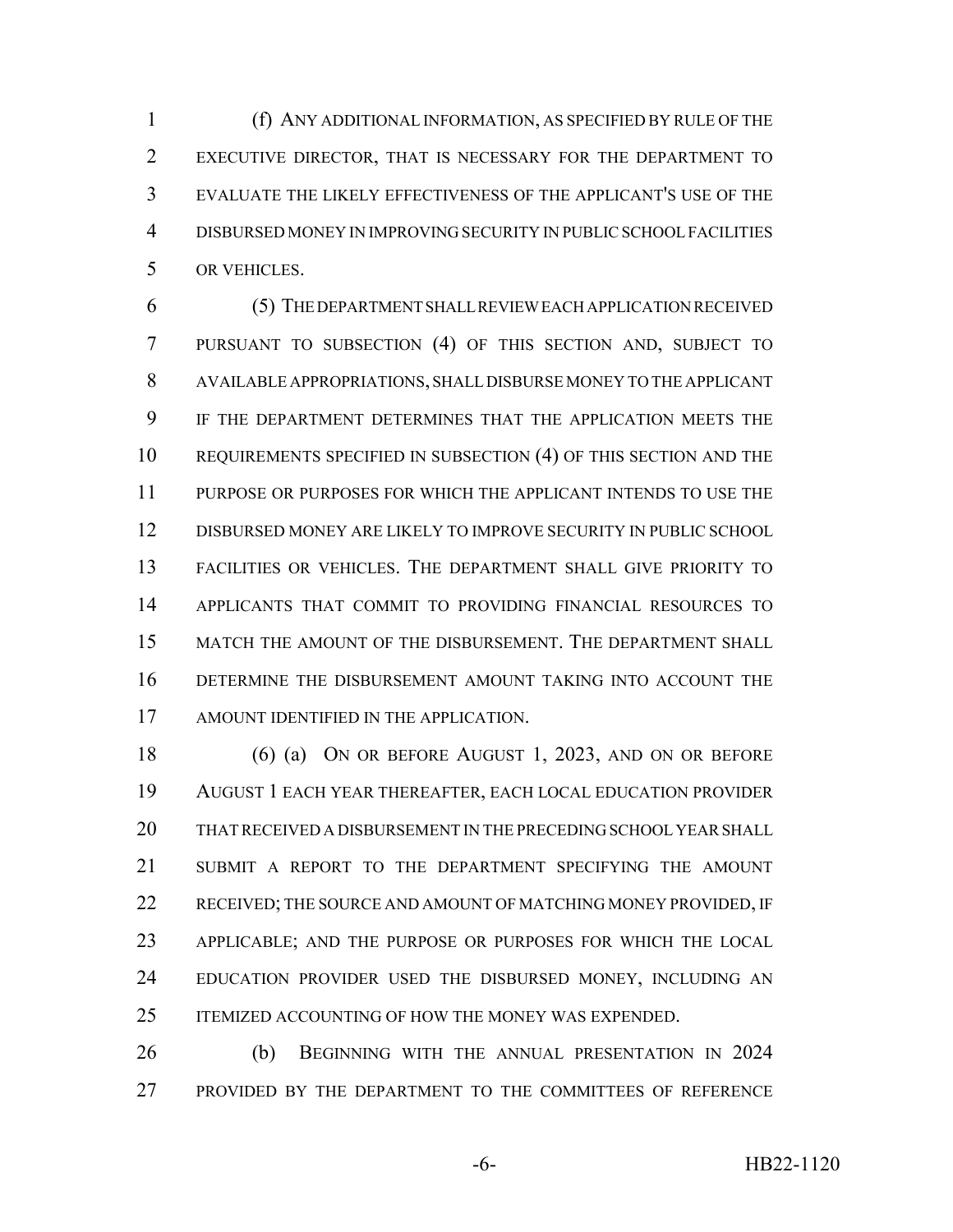PURSUANT TO SECTION 2-7-203, THE DEPARTMENT SHALL INCLUDE IN THE ANNUAL PRESENTATION A SUMMARY OF THE REPORTS RECEIVED PURSUANT TO SUBSECTION (6)(a) OF THIS SECTION. BEGINNING IN JANUARY 2024, AND EVERY JANUARY THEREAFTER, THE DEPARTMENT SHALL SUBMIT A SUMMARY OF THE REPORTS RECEIVED PURSUANT TO SUBSECTION (6)(a) OF THIS SECTION TO THE EDUCATION COMMITTEES OF THE SENATE AND THE HOUSE OF REPRESENTATIVES, OR ANY SUCCESSOR COMMITTEES.

 (7) THE EXECUTIVE DIRECTOR SHALL PROMULGATE RULES PURSUANT TO THE "STATE ADMINISTRATIVE PROCEDURE ACT", ARTICLE 11 4 OF THIS TITLE 24, TO ESTABLISH THE TIME FRAMES FOR SUBMITTING DISBURSEMENT APPLICATIONS AND AWARDING DISBURSEMENTS AND TO SPECIFY ANY ADDITIONAL INFORMATION THAT MUST BE INCLUDED IN DISBURSEMENT APPLICATIONS AS DESCRIBED IN SUBSECTION (4)(f) OF THIS SECTION.

(8) THIS SECTION IS REPEALED, EFFECTIVE JULY 1, 2032.

 **SECTION 2.** In Colorado Revised Statutes, 24-33.5-1807, **recreate and reenact, with amendments,** (6) as follows:

 **24-33.5-1807. School safety resource center cash fund - repeal.** 20 (6) (a) THERE IS HEREBY CREATED IN THE FUND THE SCHOOL SECURITY 21 DISBURSEMENT PROGRAM ACCOUNT, REFERRED TO IN THIS SUBSECTION (6) AS THE "ACCOUNT". FOR EACH STATE FISCAL YEAR FROM STATE FISCAL YEAR 2022-23 THROUGH STATE FISCAL YEAR 2031-32, THE STATE TREASURER SHALL CREDIT TO THE ACCOUNT THE AMOUNT SPECIFIED IN 25 SUBSECTION (6)(b) OF THIS SECTION FROM THE AMOUNT APPROPRIATED TO THE FUND FOR THE APPLICABLE FISCAL YEAR. THE MONEY CREDITED TO THE ACCOUNT IS CONTINUOUSLY APPROPRIATED TO THE DEPARTMENT TO